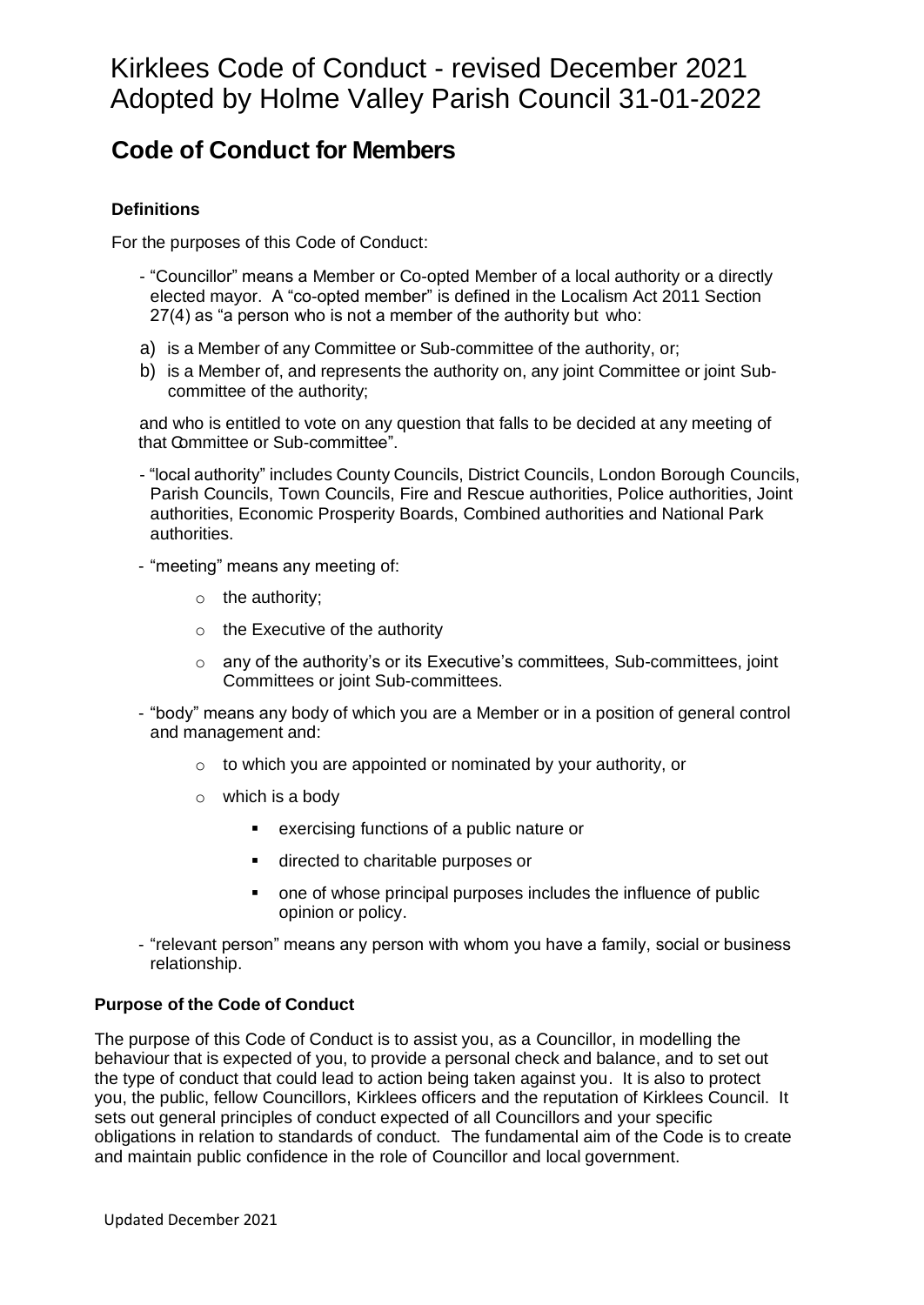### **General Principles of Councillor Conduct**

The Principles of Public Life apply to everyone in public office at all levels; all who serve the public or deliver public services,including Ministers, Civil Servants, Councillors and local authority officers should uphold the Seven [Principles](https://www.gov.uk/government/publications/the-7-principles-of-public-life/the-7-principles-of-public-life--2) of Public Life, also known as the Nolan Principles.

Building on these principles, the following general principles have been developed specifically for the role of Councillor.

In accordance with the public trust placed in me, on all occasions:

- I act with integrity and honesty
- I act lawfully
- I treat all personsfairly and with respect; and
- I lead by example and act in a way that secures public confidence in the role of Councillor. I promote these principles and will challenge poor behaviour where it occurs.

In undertaking my role:

- I impartially exercise my responsibilities in the interests of the local community
- I do not improperly seek to confer an advantage, or disadvantage, on any person
- I avoid conflicts of interest and act solely in terms of the public interest
- I understand that I am accountable to the public for my decisions and actions and will submit myself to scrutiny
- I will act and take decisions in an open and transparent manner and will not withhold information from the public unless there are clear and lawful reasons for doing so
- I exercise reasonable care and diligence; and
- I ensure that public resources are used prudently in accordance with my local authority's requirements and in the public interest.

### **Application of the Code of Conduct**

This Code of Conduct applies to you as soon as you sign your declaration of acceptance of the office of Councillor or attend your first meeting as a co-opted Member and continues to apply to you until you cease to be a Councillor.

This Code of Conduct applies to you when you are acting in your capacity as a Councillor which may include when:

- you are at meetings of the authority
- you are acting as a representative of the authority
- you are taking any decision as a Cabinet member or Ward Councillor
- you are discharging your functions as a Ward Councillor
- you are at briefing meetings with officers and at site visits
- you are corresponding with the authority other than in a private capacity
- you misuse your position as a Councillor
- your actions would give the impression to a reasonable member of the public with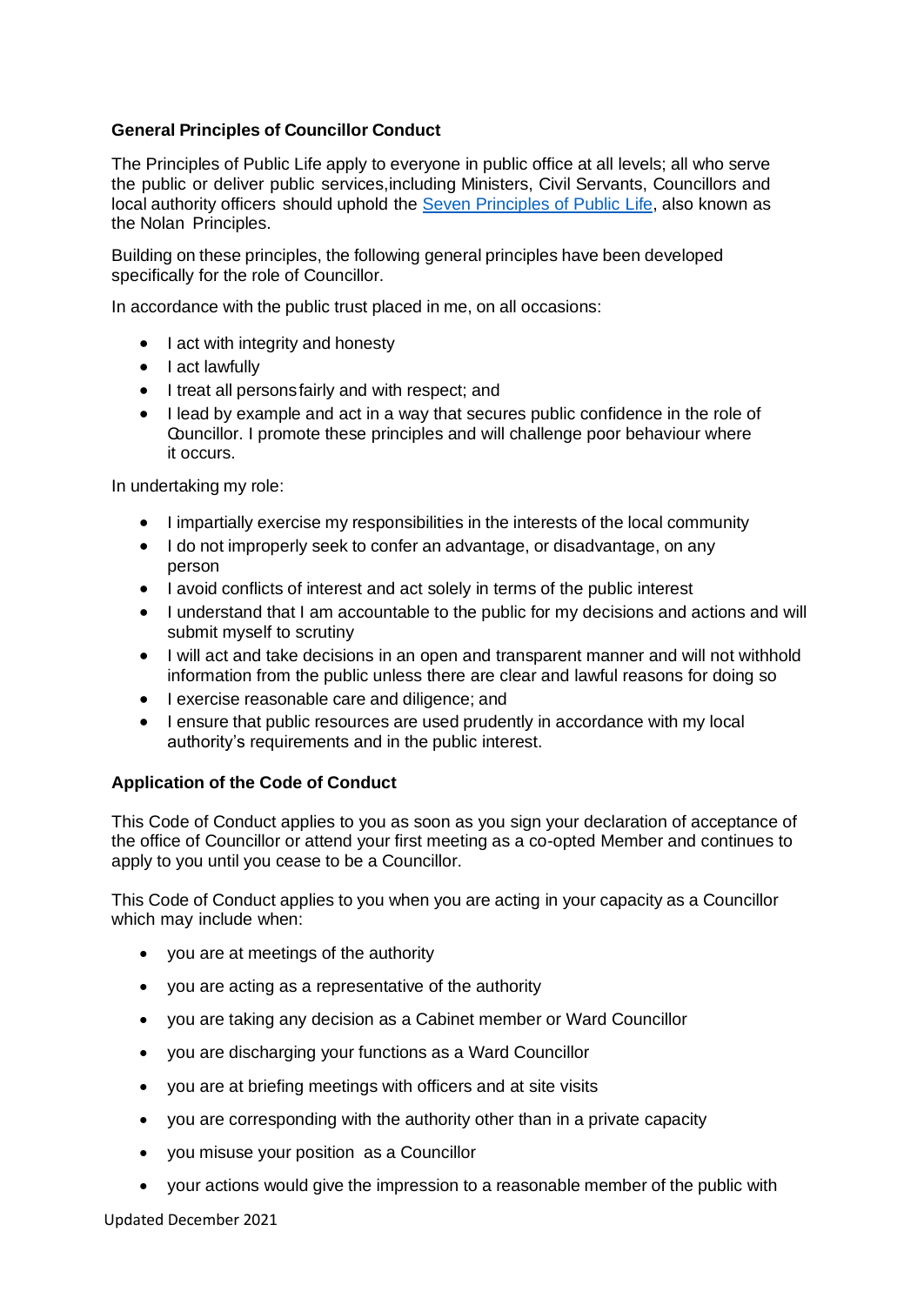knowledge of all the facts that you are acting as a Councillor.

The Code applies to all forms of communication and interaction, including:

- at face-to-face meetings
- at online or telephone meetings
- in written communication
- in verbal communication
- in non-verbal communication
- in electronic and social media communication, posts, statements and comments.

Where you act as a representative of your authority on another local authority you must, when acting for that other authority, comply with that other authority's Code of Conduct.

Where you act as a representative of your authority on a body which is not another local authority you must, when acting for that other body, comply with this Code, except and insofar as it conflicts with any other lawful obligations to which that other body may be subject.

You are also expected to uphold high standards of conduct and show leadership at all times when acting as a Councillor.

The Monitoring Officer has statutory responsibility for the implementation of the Code of Conduct, and you are encouraged to seek advice from the Monitoring Officer on any matters that may relate to the Code of Conduct. Town and Parish Councillors are encouraged to seek advice from their Clerk, who may refer matters to the Monitoring Officer.

### **Standards of Councillor Conduct**

This section sets out your obligations, which are the minimum standards of conduct required of you as a councillor. Should your conduct fall short of these standards, a complaint may be made against you, which may result in action being taken.

Guidance is included to help explain the reasons for the obligations and how they should be followed.

### **General Conduct**

#### **1. Respect**

**As a Councillor:**

- **1.1 I treat other Councillors and members of the public with respect.**
- **1.2 I treat local authority employees, employees and representatives of partner organisations and those volunteering for the local authority with respect and respect the role they play.**

Respect means politeness and courtesy in behaviour, speech, and in the written word. Debate and having different views are all part of a healthy democracy. As a Councillor, you can express, challenge, criticise and disagree with views, ideas, opinions and policies in a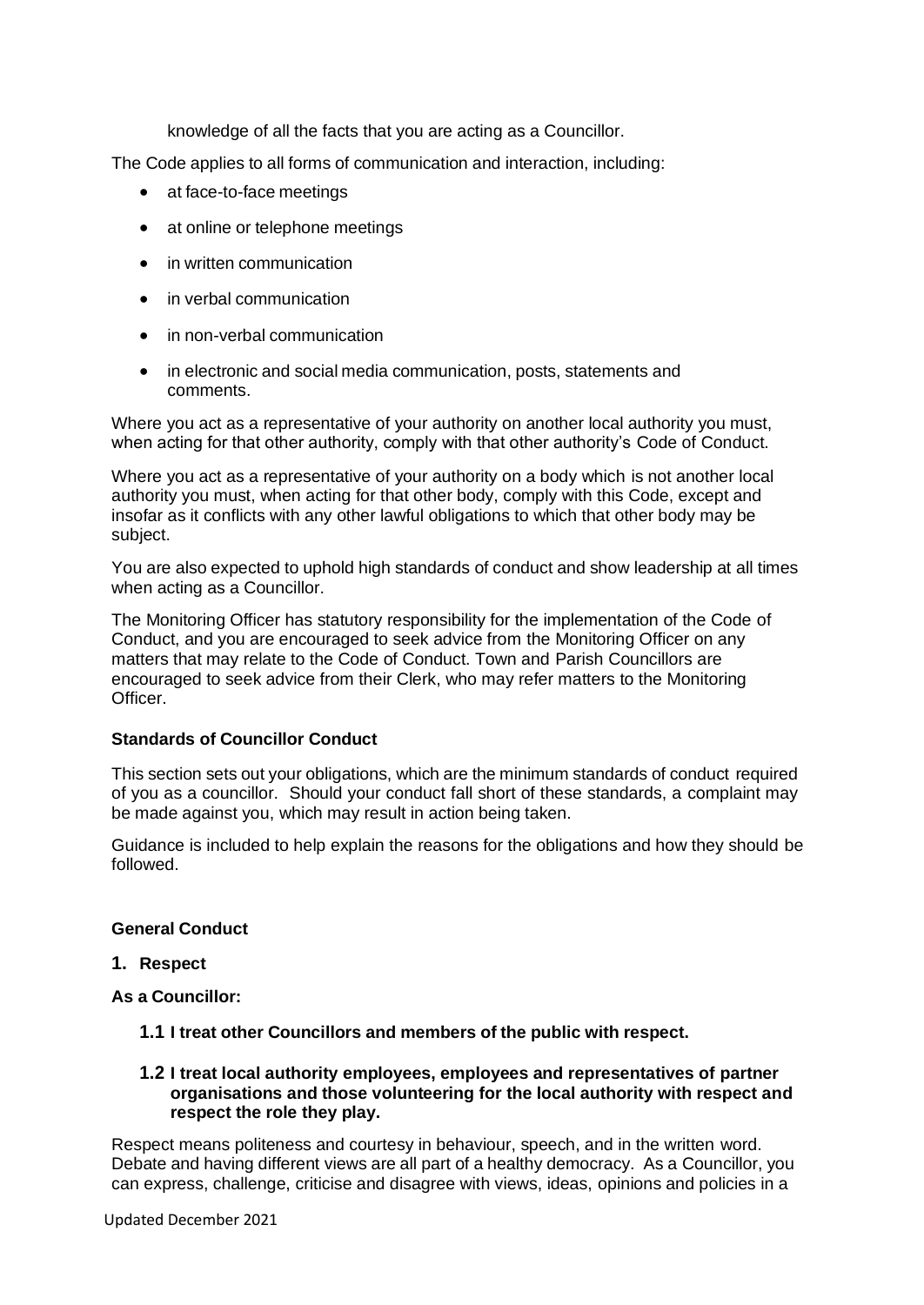robust but civil manner. You should not, however, subject individuals, groups of people or organisations to personal attack.

In your contact with the public, you should treat them politely and courteously. Rude and offensive behaviour lowers the public's expectations and confidence in Councillors.

In return, you have a right to expect respectful behaviour from the public. If members of the public are being abusive, intimidatory or threatening you are entitled to stop any conversation or interaction in person or online and report them to the local authority, the relevant social media provider or the Police. This also applies to fellow Councillors, where action could then be taken under the Councillor Code of Conduct, and local authority employees, where concerns should be raised in line with the local authority's Councillor-Officer Protocol.

#### **2. Bullying, Harassment and Discrimination**

#### **As a councillor:**

- **2.1 I do not bully any person.**
- **2.2 I do not harass any person.**
- **2.3 I promote equalities and do not discriminate unlawfully against any person.**
- **2.4 I will not do anything which may cause the Council to breach any of its equality duties.**

The Advisory, Conciliation and Arbitration Service (ACAS) characterises bullying as offensive, intimidating, malicious or insulting behaviour, an abuse or misuse of power through means that undermine, humiliate, denigrate or injure the recipient. Bullying might be a regular pattern of behaviour or a one-off incident, happen face-to-face, on social media, in emails or phone calls, happen in the workplace or at work social events and may not always be obvious or noticed by others.

The Protection from Harassment Act 1997 defines harassment as conduct that causes alarm or distress or puts people in fear of violence and must involve such conduct on at least two occasions. It can include repeated attempts to impose unwanted communications and contact upon a person in a manner that could be expected to cause distress or fear in any reasonable person.

Unlawful discrimination is where someone is treated unfairly because of a protected characteristic. Protected characteristics are specific aspects of a person's identity defined by the Equality Act 2010. They are age, disability, gender reassignment, marriage and civil partnership, pregnancy and maternity, race, religion or belief, sex and sexual orientation.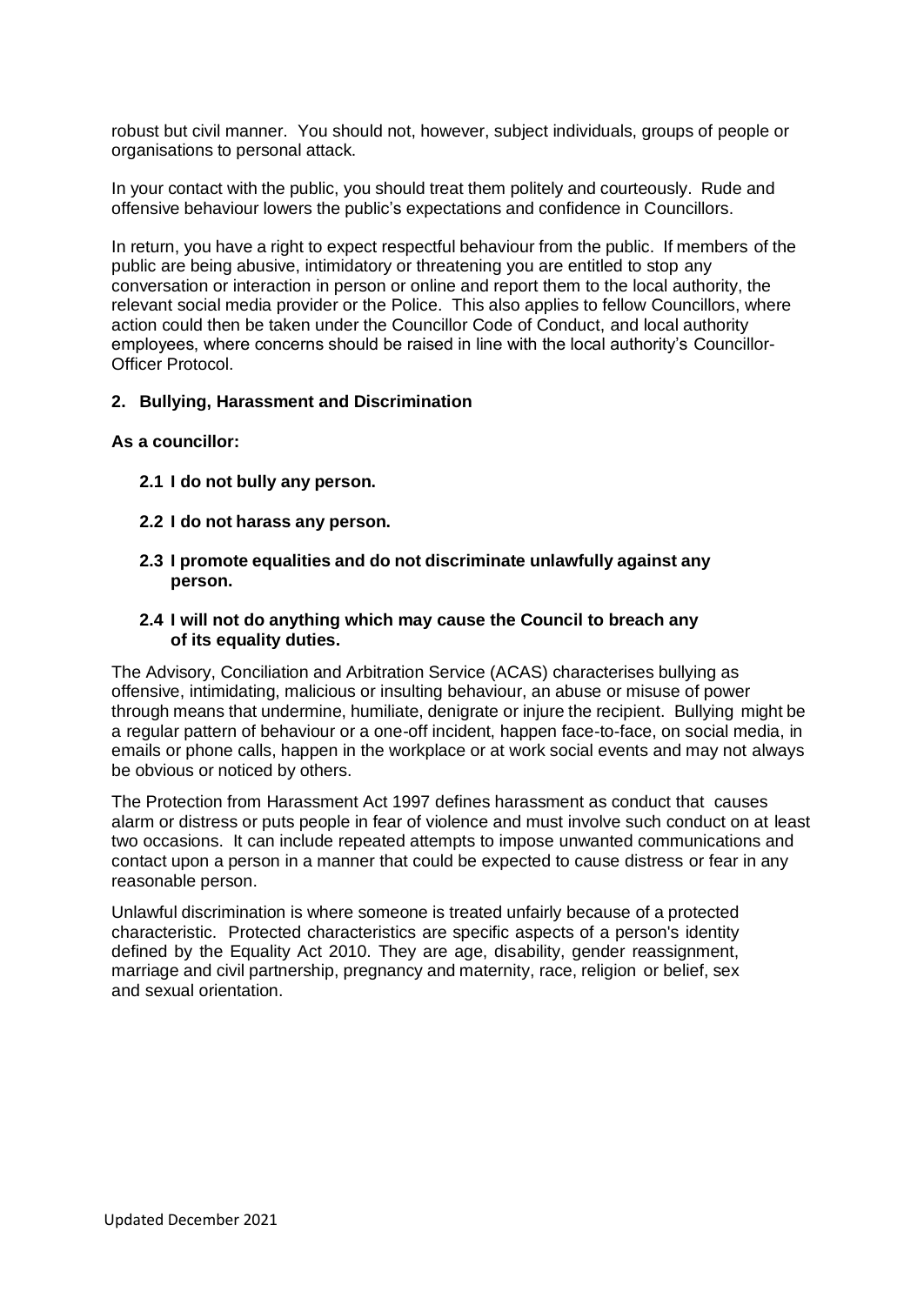The Equality Act 2010 places specific duties on local authorities. Councillors have a central role to play in ensuring that equality issues are integral to the local authority's performance and strategic aims, and that there is a strong vision and public commitment to equality across public services.

### **3. Impartiality of Officers of the Council**

### **As a Councillor:**

### **3.1 I do not compromise, or attempt to compromise, the impartiality of anyone who works for, or on behalf of, the local authority.**

Officers work for the local authority as a whole and must be politically neutral (unless they are political assistants). They should not be coerced or persuaded to act in a way that wouldundermine their neutrality. You can question officers in order to understand, for example, their reasons for proposing to act in a particular way, or the content of a report that they have written. However, you must not try and force them to act differently, change their advice, or alter the content of that report, if doing so would prejudice their professional integrity.

### **4. Confidentiality and Access to Information**

### **As a Councillor:**

- **4.1 I do not disclose information:**
	- **a. given to me in confidence by anyone**
	- **b. acquired by me which I believe, or ought reasonably to be aware, is of a confidential nature, unless**
		- **i. I have received the consent of a person authorised to give it;**
		- **ii. I am required by law to do so;**
		- **iii. the disclosure is made to a third party for the purpose of obtaining professional legal advice provided that the third party agrees not to disclose the information to any other person; or**
		- **iv. the disclosure is:**
			- **1. reasonable and in the public interest; and**
			- **2. made in good faith and in compliance with the reasonable requirements of the local authority; and**
			- **3. I have consulted the Monitoring Officer prior to its release.**
- **4.2 I do not improperly use knowledge gained solely as a result of my role as a Councillor for the advancement of myself, my friends, my family members, my employer or my business interests.**
- **4.3 I do not prevent anyone from getting information that they are entitled to by law.**

Local authorities must work openly and transparently, and their proceedings and printed materials are open to the public, except in certain legally defined circumstances. You should work on this basis, but there will be times when it is required by law that discussions, documents and other information relating to or held by the local authority must be treated in aconfidential manner. Examples include personal data relating to individuals or information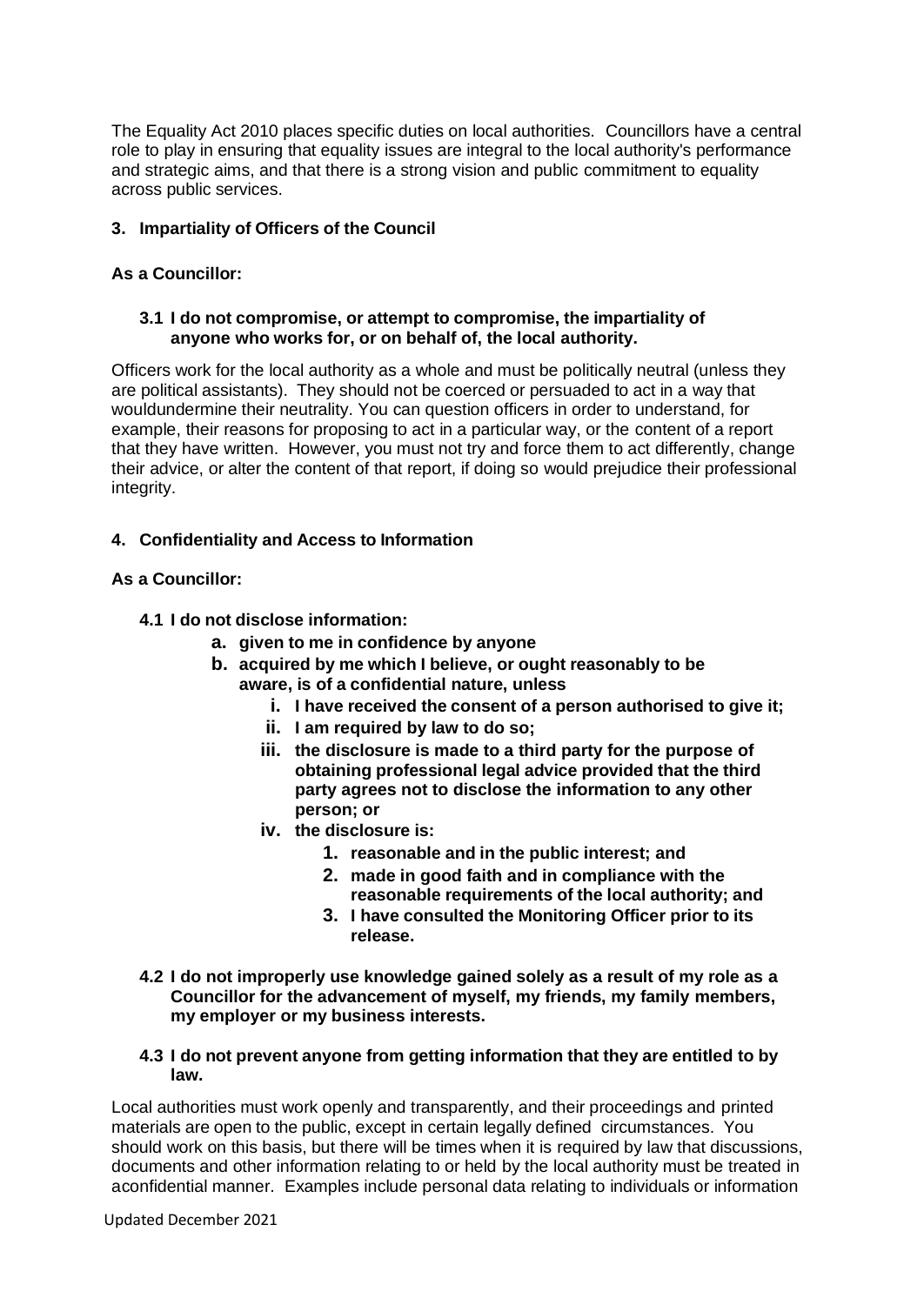relating to ongoing negotiations.

**5. Disrepute**

### **As a Councillor:**

**5.2 I do not bring my role or local authority into disrepute.**

#### **5.3 I do not conduct myself in a manner which is contrary to the Council's duty to promote and maintain high standards of behaviour.**

As a Councillor, you are trusted to make decisions on behalf of your community and your actions and behaviour are subject to greater scrutiny than that of ordinary members of the public. You should be aware that your actions might have an adverse impact on you, other Councillors and/or your local authority and may lower the public's confidence in your or your local authority's ability to discharge your/it's functions. For example, behaviour that is considered dishonest and/or deceitful can bring your local authority into disrepute.

You are able to hold the local authority and fellow Councillors to account and are able to constructively challenge and express concern about decisions and processes undertaken by the Council whilst continuing to adhere to other aspects of this Code of Conduct.

#### **6. Use of position**

#### **As a Councillor:**

#### **6.1 I do not use, or attempt to use, my position improperly to the advantage or disadvantage of myself or anyone else.**

Your position as a Member of the local authority provides you with certain opportunities, responsibilities, and privileges, and you make choices all the time that will impact others. However, you should not take advantage of these opportunities to further your own or others' private interests or to disadvantage anyone unfairly.

### **7. Behaviours**

#### **As a Councillor:**

#### **7.1 I will comply with the standards outlined in the Council's behaviours, in particular the Member / Officer Protocol.**

There may be policies and guidance related to standards of appropriate behaviour and responsibilities agreed and issued from time to time which you will be expected to have regard to.

### **8. Use of Local Authority Resources and Facilities**

### **As a Councillor:**

- **8.1 I do not misuse Council resources.**
- **8.2 I will, when using the resources of the local authority or authorising their use by others:**
	- **a. act in accordance with the local authority's requirements**
	- **b. ensure that such resources are not used for political purposes unless**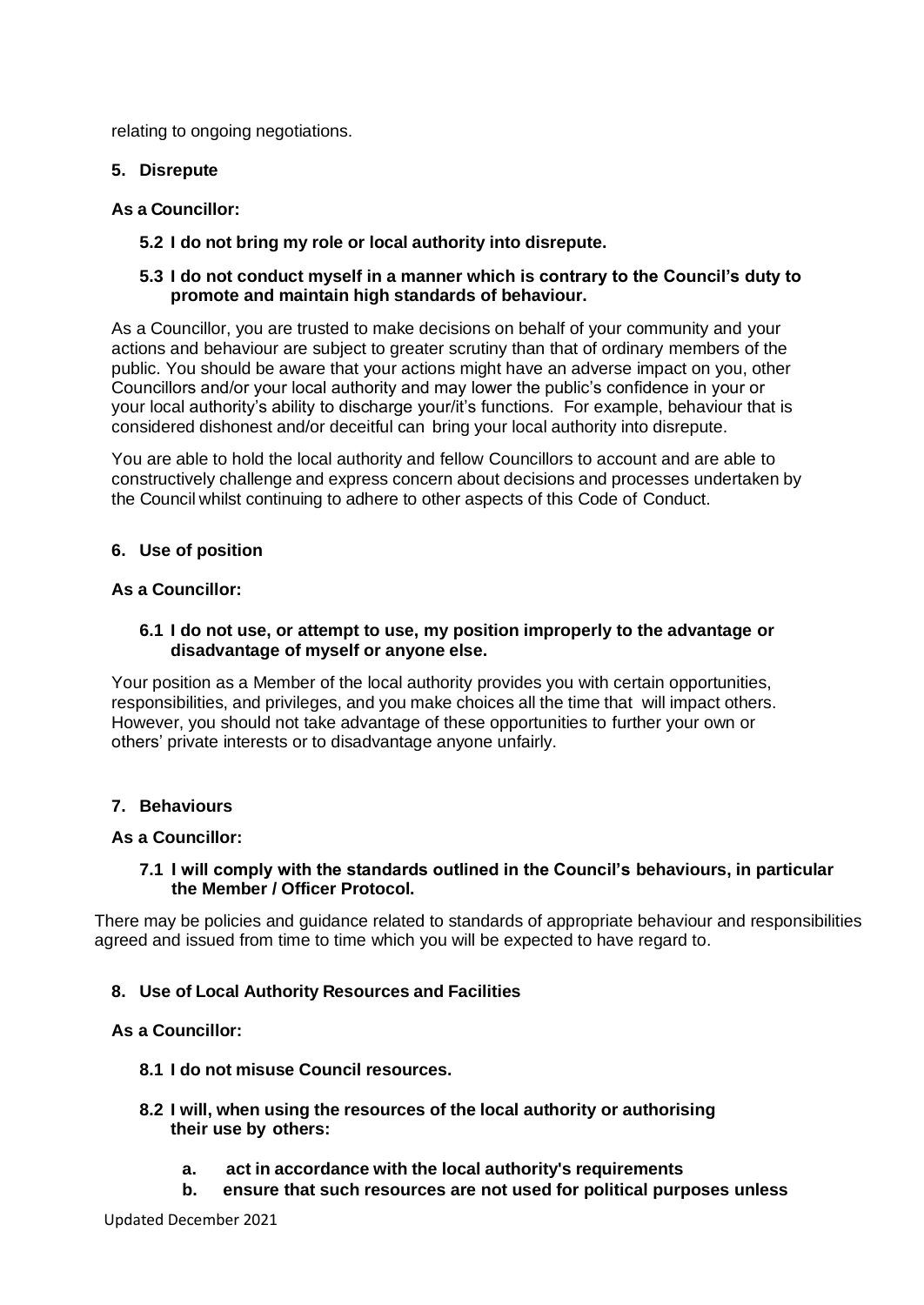**that use could reasonably be regarded as likely to facilitate, or be conducive to, the discharge of the functions of the local authority or of the office to which I have been elected or appointed; and**

#### **c. have regard to any applicable Local Authority Code of Publicity made under the Local Government Act 1986.**

You may be provided with resources and facilities by the local authority to assist you in carrying out your duties as a Councillor.

Examples include:

- office support
- stationery
- equipment such as phones, and computers
- transport
- access and use of local authority buildings and rooms.

These are given to you to help you carry out your role as a Councillor more effectively and are not to be used for business or personal gain. They should be used in accordance with the purpose for which they have been provided and the local authority's own policies regarding their use.

#### **9. Media and Public Speaking**

#### **As a Councillor:**

#### **9.1 I will be clear when communicating with the media or speaking in public that I do not give the impression that I am acting in an official capacity when I am not.**

It is important that you do not do or say anything that might mislead members of the public into believing that you are speaking on behalf of the Council or that your views represent an official Council position when it is your own personal or political view.

#### **10. Attendance at Meetings**

#### **As a Councillor**

**10.1 I will comply with the rules and procedures of meetings I attend.**

**10.2 I will comply with the Council's Standing Orders and the rulings of the Chair.**

#### **11. Decision Making**

#### **As a Councillor**

- **11.1 When reaching decisions on any matter I will have regard to any relevant advice from:**
	- **a. The Chief Finance Officer (statutory S.151 officer);**
	- **b. The Monitoring Officer (Service Director of Legal, Governance and Commissioning) where she is acting pursuant to her statutory duties.**

#### **12. Complying with the Code of Conduct**

#### **As a Councillor:**

- **12.1 I undertake Code of Conduct training provided by my local authority.**
- **12.2 I cooperate with any Code of Conduct investigation**

#### **and/ordetermination.**

Updated December 2021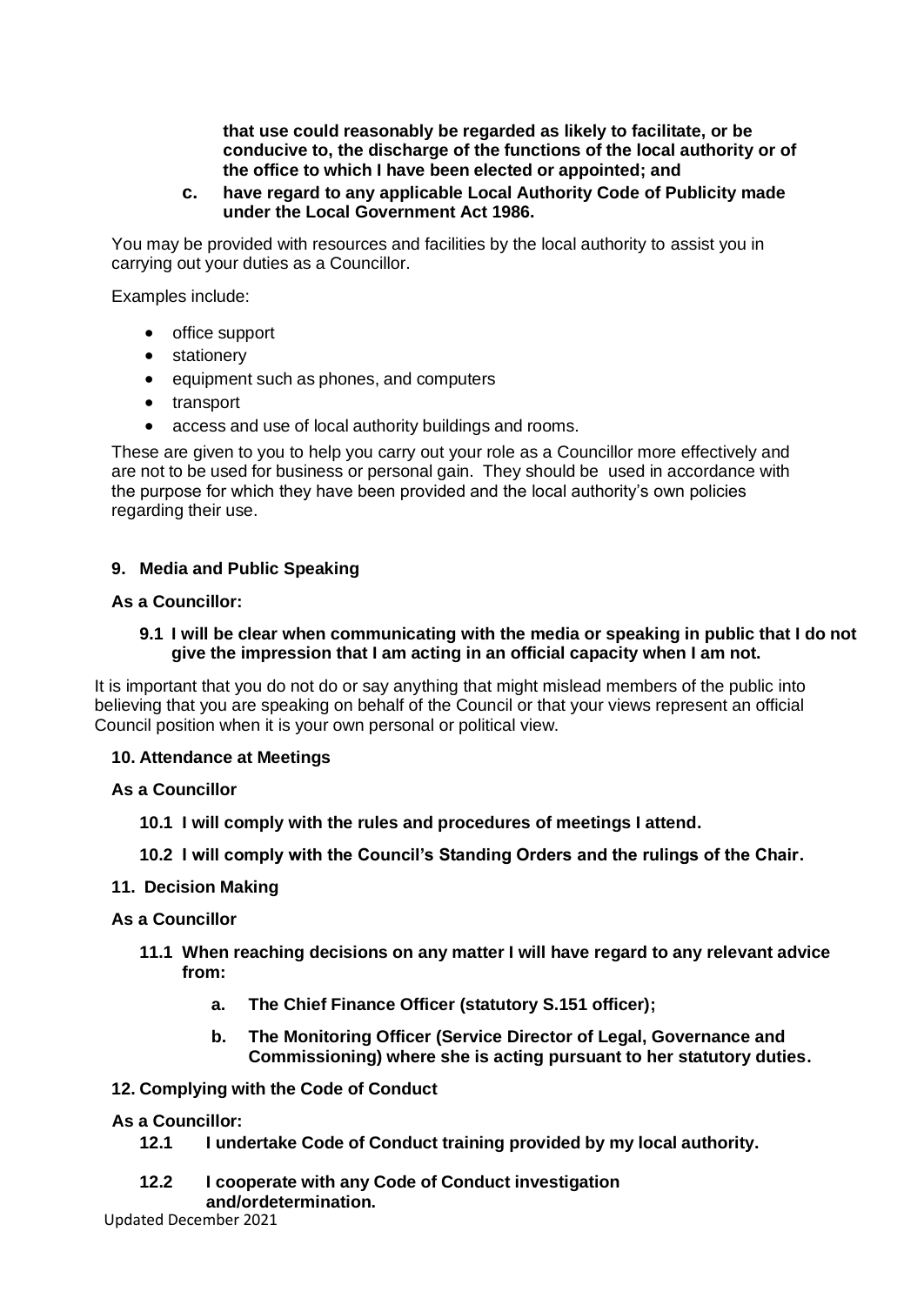**12.3 I do not intimidate or attempt to intimidate any person who is likely to beinvolved with the administration of any investigation or proceedings.**

### **12.4 I comply with any sanction imposed on me following a finding that I havebreached the Code of Conduct.**

It is extremely important for you as a Councillor to demonstrate high standards, for you to have your actions open to scrutiny and for you not to undermine public trust in the local authority or its governance. If you do not understand or are concerned about the local authority's processes in handling a complaint you should raise this with the Monitoring Officer.

### **Protecting your reputation and the reputation of the local authority**

### **13. Interests**

### **As a Councillor:**

### **13.1 I register and disclose my interests.**

### **13.2 Disclosable Pecuniary Interests**

Disclosable Pecuniary Interests ("DPIs") are those interests defined as such in the Relevant Authorities (Disclosable Pecuniary Interests) Regulations 2012 ("the 2012 Regulations") or in any subsequent regulations which amend, vary or revoke the 2012 Regulations. For the purposes of illustration only, a summary of the 2012 Regulations is set out in the Schedule to this Code of Conduct.

I will, within 28 days of:

adoption of this Code of Conduct by the authority; or

taking office as a Member or co-opted Member of the authority notify the authority's Monitoring Officer of any DPI, where the pecuniary interest is mine, my spouse's or civil partner's, or is the pecuniary interest of somebody whom I am living with as a husband or wife, or as if we were civil partners.

When I am present at a meeting of the authority and I have a DPI in any matter to be considered or being considered at the meeting, and where the matter does not relate to 'sensitive information' as defined below, I will disclose the existence and nature of the interest to the meeting.

Following any disclosure of a DPI not on the authority's register or the subject of pending notification, I will notify the authority's Monitoring Officer of that interest within 28 days beginning with the date of disclosure.

Unless a dispensation has been granted, I will not participate in any discussion of, vote on, or discharge any function related to any matter in which I have a DPI and will withdraw from the meeting while the matter is under consideration.

I will within 28 days of becoming aware of any new DPI or the need to change or update a current DPI registration, notify the authority's Monitoring Officer of those new or revised register entries.

### **13.3 Interests which are not Disclosable Pecuniary Interests (Other Interests)**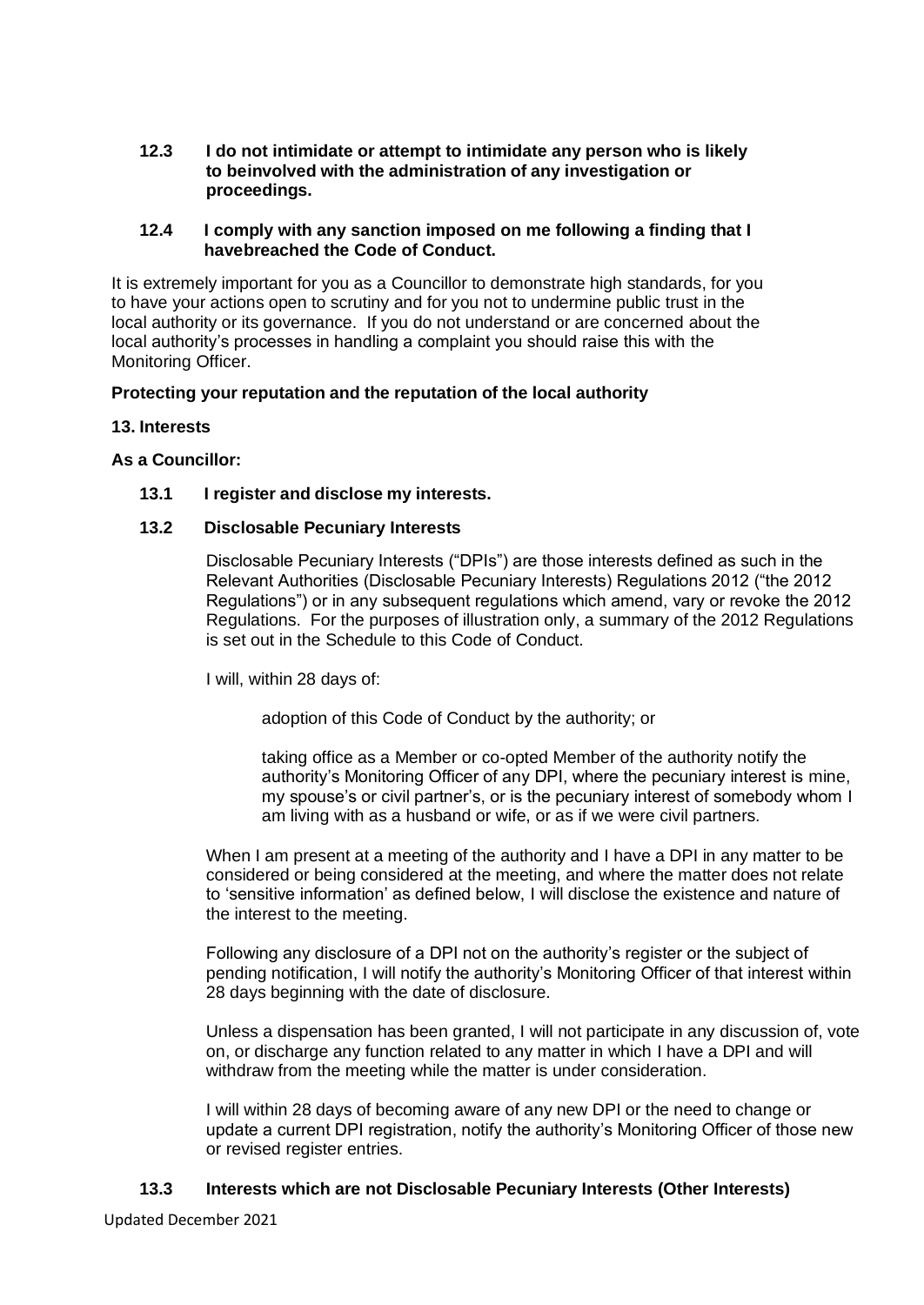In addition to the requirements relating to DPIs, if I attend a meeting at which any item of business is to be considered and I am aware that I have an interest which does not amount to a DPI I will make a verbal declaration of the existence and nature of that interest at or before the consideration of the item of business or as soon as the interest becomes apparent.

I will have an Other interest where –

(a) a decision in relation to that business might reasonably be regarded as affecting the well-being or financial standing (including interests in land and easements over land) of me or a member of my family or a person or an organisation with whom I have a close association to a greater extent than it would affect the majority of the Council Tax payers, ratepayers or inhabitants of the ward or electoral area for which I have been elected or otherwise of the authority's administrative area, or

(b) it relates to or is likely to affect any of the interests that are defined as DPIs but are in respect of a member of my family (other than a partner) or a person with whom I have a close association.

In such circumstances I will consider whether my continued participation in the matter relating to my interest would be reasonable in the circumstances, particularly if the interest may give rise to a perception of a conflict of interests in the matter under discussion.

I will not have an Other interest if the interest relates to any business of the authority in respect of –

- housing, where I am a tenant of your authority provided that those functions do not relate particularly to my tenancy or lease;
- school meals or school transport and travelling expenses, where I am a parent or guardian of a child in full time education, or am a parent governor of a school, unless it relates particularly to the school which the child attends;
- statutory sick pay under Part XI of the Social Security Contributions and Benefits Act 1992, where I am in receipt of, or am entitled to the receipt of, such pay;
- an allowance, payment or indemnity given to members;
- any ceremonial honour given to members; and
- **EXECT** setting Council Tax or a precept under the Local Government Finance Act 1992.

#### **13.4 Sensitive Interests**

Where I have an interest which is not a disclosable pecuniary interest and information relating to the interest is sensitive information, I will indicate to the meeting that I have an interest, the details of which are withheld.

#### **13.5 Sensitive Information**

Where I consider that the information relating to any of my interests is sensitive information, and the Monitoring Officer agrees, I will not include that information when registering that interest.

I will, within 28 days of becoming aware of any change of circumstances which means that information excluded is no longer sensitive information, notify the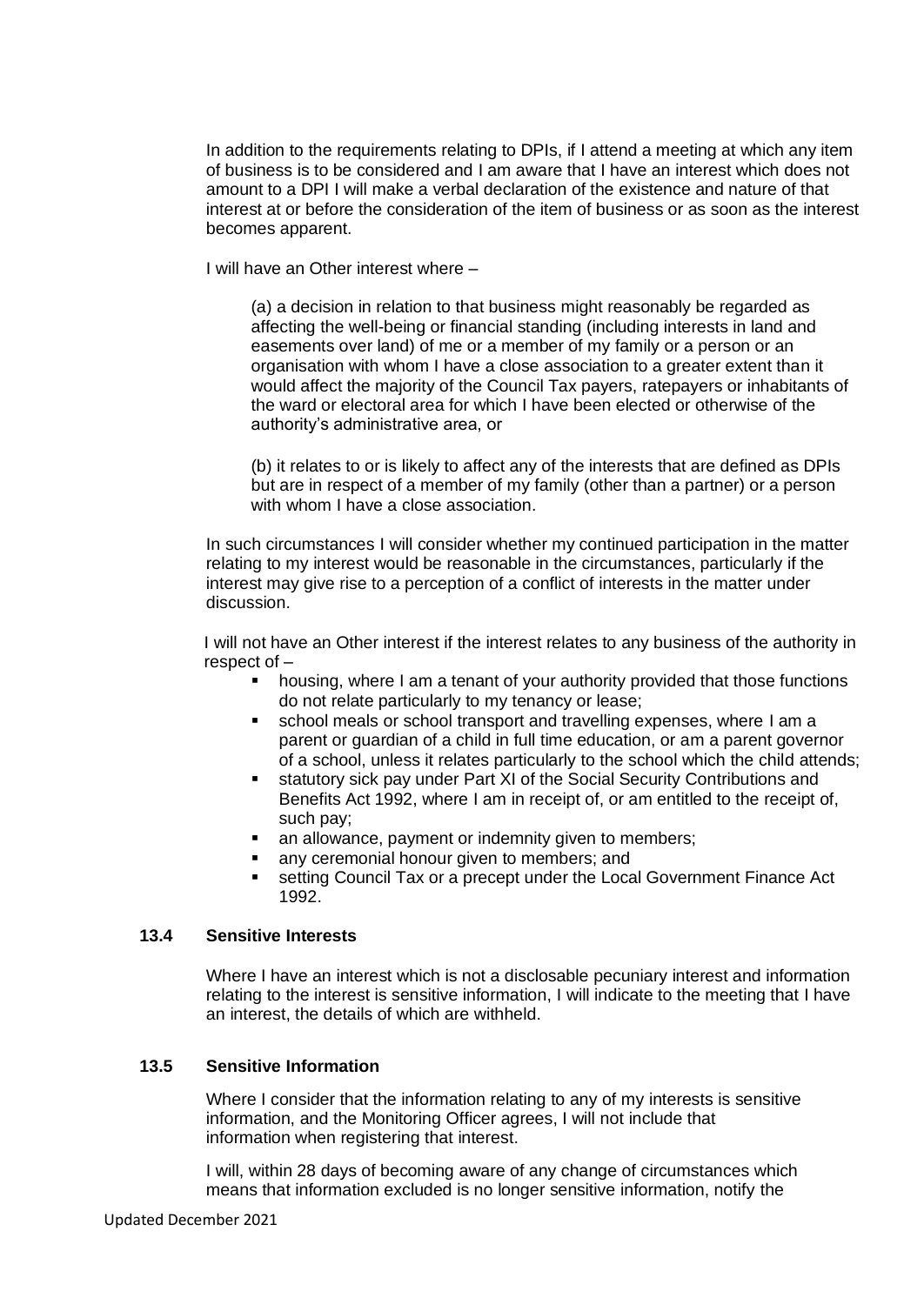Monitoring Officer asking that the information be included in the register of members' interests.

In this Code, "sensitive information" means information whose availability for inspection by the public creates, or is likely to create, a serious risk that I or a person connected with me may be subjected to violence or intimidation.

#### **14. Gifts and Hospitality**

#### **As a Councillor:**

- **14.1 I do not accept gifts or hospitality, irrespective of estimated value, which could give rise to real or substantive personal gain or a reasonable suspicion of influence on my part to show favour from persons seeking to acquire, develop or do business with the local authority or from persons who may apply to the local authority for any permission, licence or other significant advantage.**
- **14.2 I register with the Monitoring Officer any gift or hospitality with an estimated value of at least £25 within 28 days of its receipt.**
- **14.3 I register with the Monitoring Officer any gifts from the same source that exceed a cumulative total of £100 in any year.**

#### **14.4 I register with the Monitoring Officer any significant gift or hospitality that I have been offered but have refused to accept.**

In order to protect your position and the reputation of the local authority, you should exercise caution in accepting any gifts or hospitality which are (or which you reasonably believe to be) offered to you because you are a councillor. The presumption should always be not to accept significant gifts or hospitality. However, there may be times when such a refusal may be difficult if it is seen as rudeness in which case you could accept it but must ensure it is publicly registered. However, you do not need to register gifts and hospitality which are not related to your role as a councillor, such as Christmas gifts from your friends and family. It is also important to note that it is appropriate to accept normal expenses and hospitality associated with your duties as a Councillor. If you are unsure, do contact your Monitoring Officer for guidance.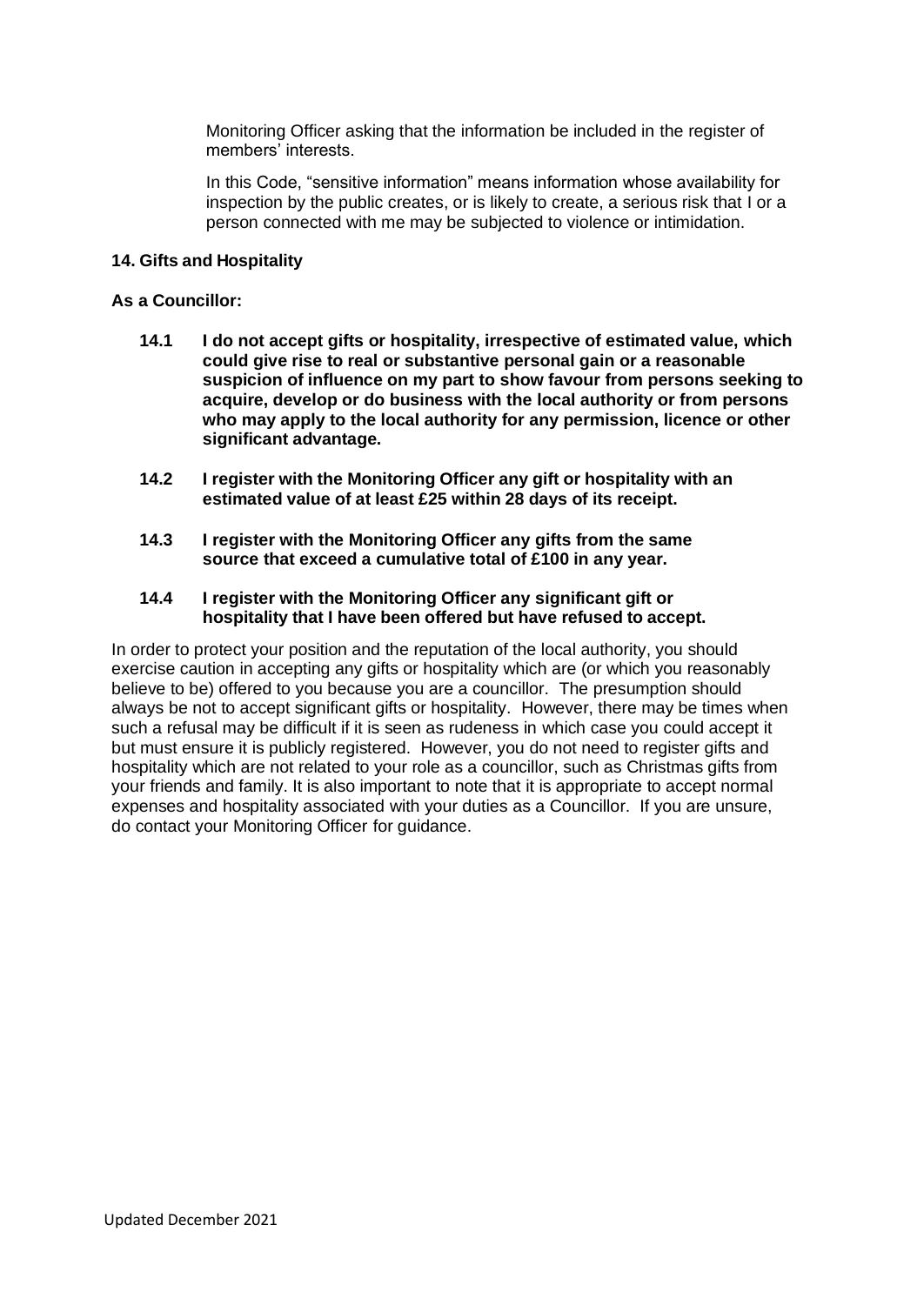### **Appendices**

### **Appendix A – The Seven Principles of Public Life**

The principles are:

### **Selflessness**

Holders of public office should act solely in terms of the public interest.

#### **Integrity**

Holders of public office must avoid placing themselves under any obligation to people or organisations that might try inappropriately to influence them in their work. They should not act or take decisions in order to gain financial or other material benefits for themselves, their family, or their friends. They must disclose and resolve any interests and relationships.

### **Objectivity**

Holders of public office must act and take decisions impartially, fairly and on merit, using the best evidence and without discrimination or bias.

#### **Accountability**

Holders of public office are accountable to the public for their decisions and actions and must submit themselves to the scrutiny necessary to ensure this.

#### **Openness**

Holders of public office should act and take decisions in an open and transparent manner. Information should not be withheld from the public unless there are clear and lawful reasons for so doing.

#### **Honesty**

Holders of public office should be truthful.

#### **Leadership**

Holders of public office should exhibit these principles in their own behaviour. They should actively promote and robustly support the principles and be willing to challenge poor behaviour wherever it occurs.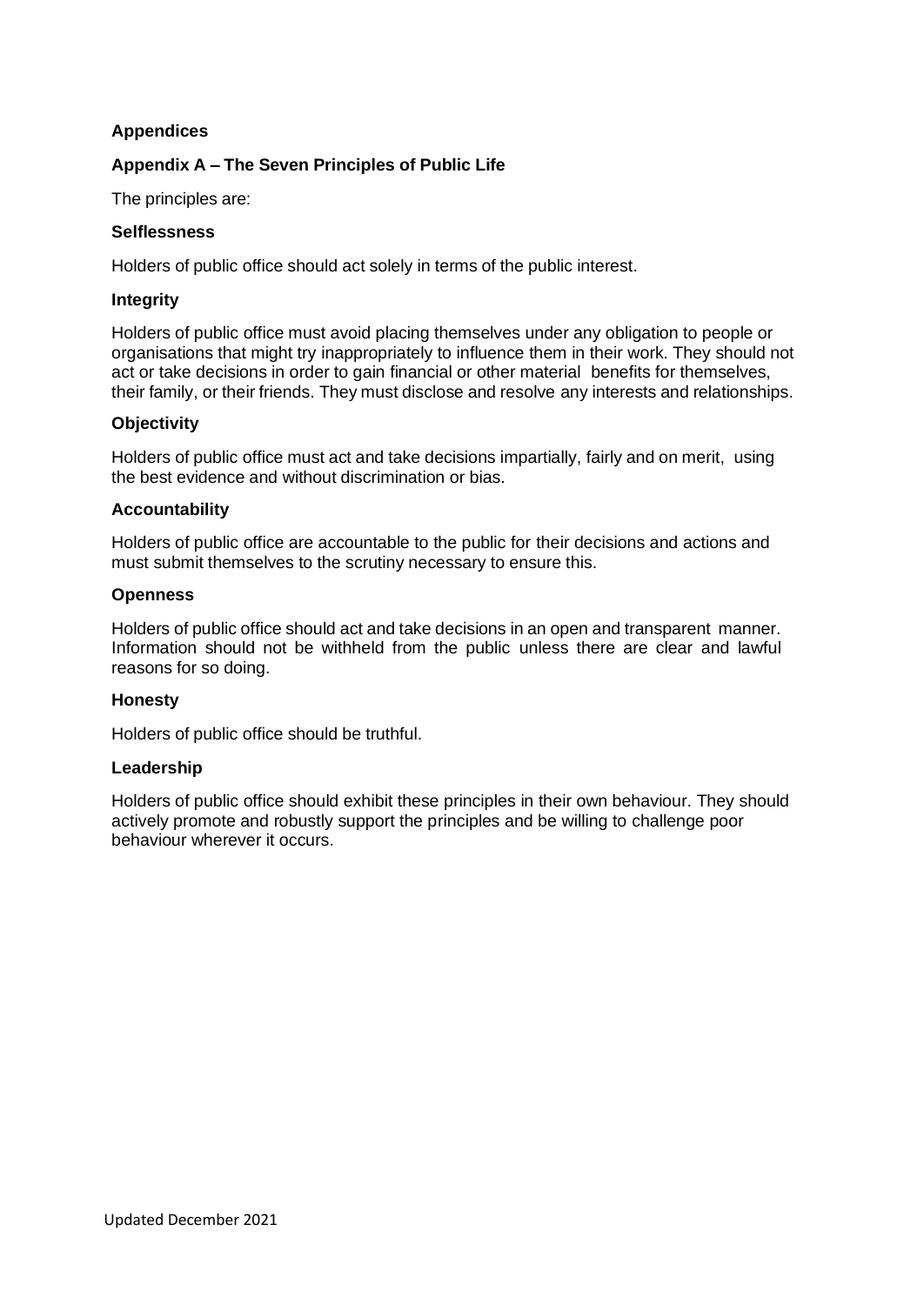## **Table 1: Disclosable Pecuniary Interests**

This table sets out the explanation of Disclosable Pecuniary Interests as set out in the Relevant Authorities [\(Disclosable](https://www.legislation.gov.uk/uksi/2012/1464/made) Pecuniary Interests) Regulations 2012.

| <b>Subject</b>             | <b>Description</b>                                                                            |
|----------------------------|-----------------------------------------------------------------------------------------------|
| Employment, office, trade, | Any employment, office, trade,                                                                |
| profession or vocation     | profession or vocation carried on for                                                         |
|                            | profit or gain.                                                                               |
|                            |                                                                                               |
| Sponsorship                | Any payment or provision of any other                                                         |
|                            | financial benefit (other than from the                                                        |
|                            | Council) made to the Councillor during                                                        |
|                            | the previous 12-month period for                                                              |
|                            | expenses incurred by him/her in carrying                                                      |
|                            | out his/her duties as a Councillor, or                                                        |
|                            | towards his/her election expenses. This<br>includes any payment or financial benefit          |
|                            | from a trade union within the meaning of                                                      |
|                            | the Trade Union and LabourRelations                                                           |
|                            | (Consolidation) Act 1992.                                                                     |
|                            |                                                                                               |
| <b>Contracts</b>           | Any contract made between the                                                                 |
|                            | Councillor or his/her spouse or civil                                                         |
|                            | partner or the person with whom the                                                           |
|                            | Councillor is living as if they were                                                          |
|                            | spouses/civil partners (or a firm in which                                                    |
|                            | such person is a partner, or an incorporated                                                  |
|                            | body of which such person is a director* or<br>a body that such person has a beneficial       |
|                            | interest in the securities of*) and the                                                       |
|                            | Council -                                                                                     |
|                            |                                                                                               |
|                            | (a) under which goods or services are to be                                                   |
|                            | provided or works are to be executed; and                                                     |
|                            | (b) which has not been fully discharged.                                                      |
| <b>Land and Property</b>   | Any beneficial interest in land which is                                                      |
|                            | within the area of the council.                                                               |
|                            | 'Land' excludes an easement, servitude,                                                       |
|                            | interest or right in or over land which does                                                  |
|                            | not give the Councillor or his/her spouse                                                     |
|                            | orcivil partner or the person with whom the<br>Councillor is living as if they were           |
|                            | spouses/civil partners (alone or jointly with                                                 |
|                            | another) a right to occupy or to receive                                                      |
|                            | income.                                                                                       |
|                            |                                                                                               |
| <b>Licenses</b>            | Any licence (alone or jointly with others) to<br>occupy land in the area of the Council for a |
|                            | month or longer                                                                               |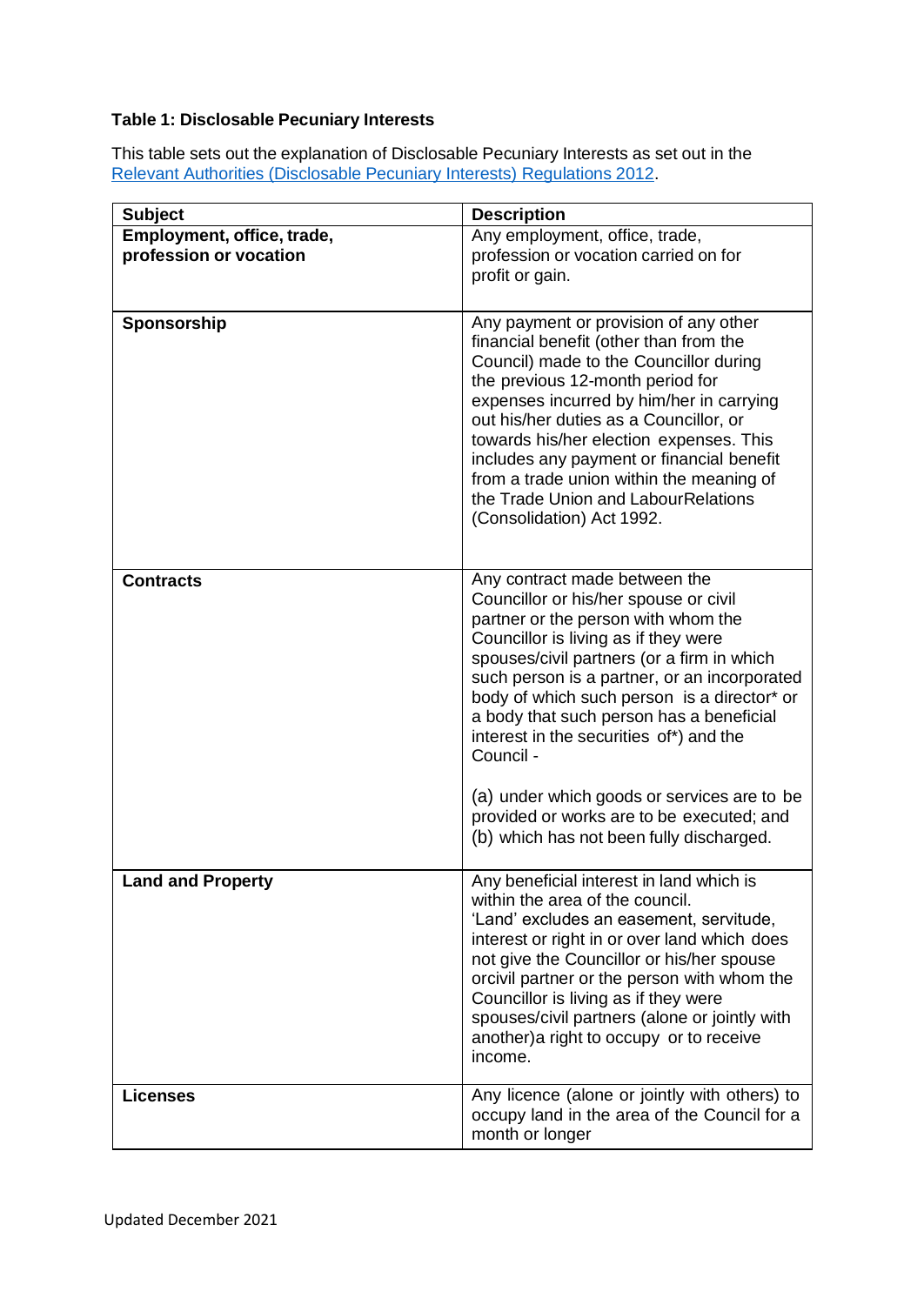| <b>Corporate Tenancies</b> | Any tenancy where (to the<br>Councillor'sknowledge) -<br>(a) the landlord is the Council; and<br>(b) the tenant is a body that the Councillor,<br>or his/her spouse or civil partner or the<br>person with whom the Councillor is living<br>asif they were spouses/ civil partners is a<br>partner of or a director* of or has a<br>beneficial interest in the securities* of.                                                                                                                                                                                                                                                                                                                                                                           |
|----------------------------|----------------------------------------------------------------------------------------------------------------------------------------------------------------------------------------------------------------------------------------------------------------------------------------------------------------------------------------------------------------------------------------------------------------------------------------------------------------------------------------------------------------------------------------------------------------------------------------------------------------------------------------------------------------------------------------------------------------------------------------------------------|
| <b>Securities</b>          | Any beneficial interest in securities* of a<br>body where -<br>(a) that body (to the Councillor's<br>knowledge) has a place of business or<br>land in the area of the council; and<br>(b) either-<br>(i) the total nominal value of the<br>securities* exceeds £25,000 or one<br>hundredth of the total issued share<br>capital of that body; or<br>(ii) if the share capital of that body is of<br>more than one class, the total nominal<br>value of the shares of any one class in<br>which the Councillor, or his/her spouse or<br>civil partner or the person with whom the<br>Councillor is living as if they were<br>spouses/civil partners has a beneficial<br>interest exceeds one hundredth of thetotal<br>issued share capital of that class. |

12

\* 'director' includes a member of the committee of management of an industrial and provident society.

\* 'securities' means shares, debentures, debenture stock, loan stock, bonds, units of a collective investment scheme within the meaning of the Financial Services and Markets Act 2000 and other securities of any description, other than money deposited with a building society.